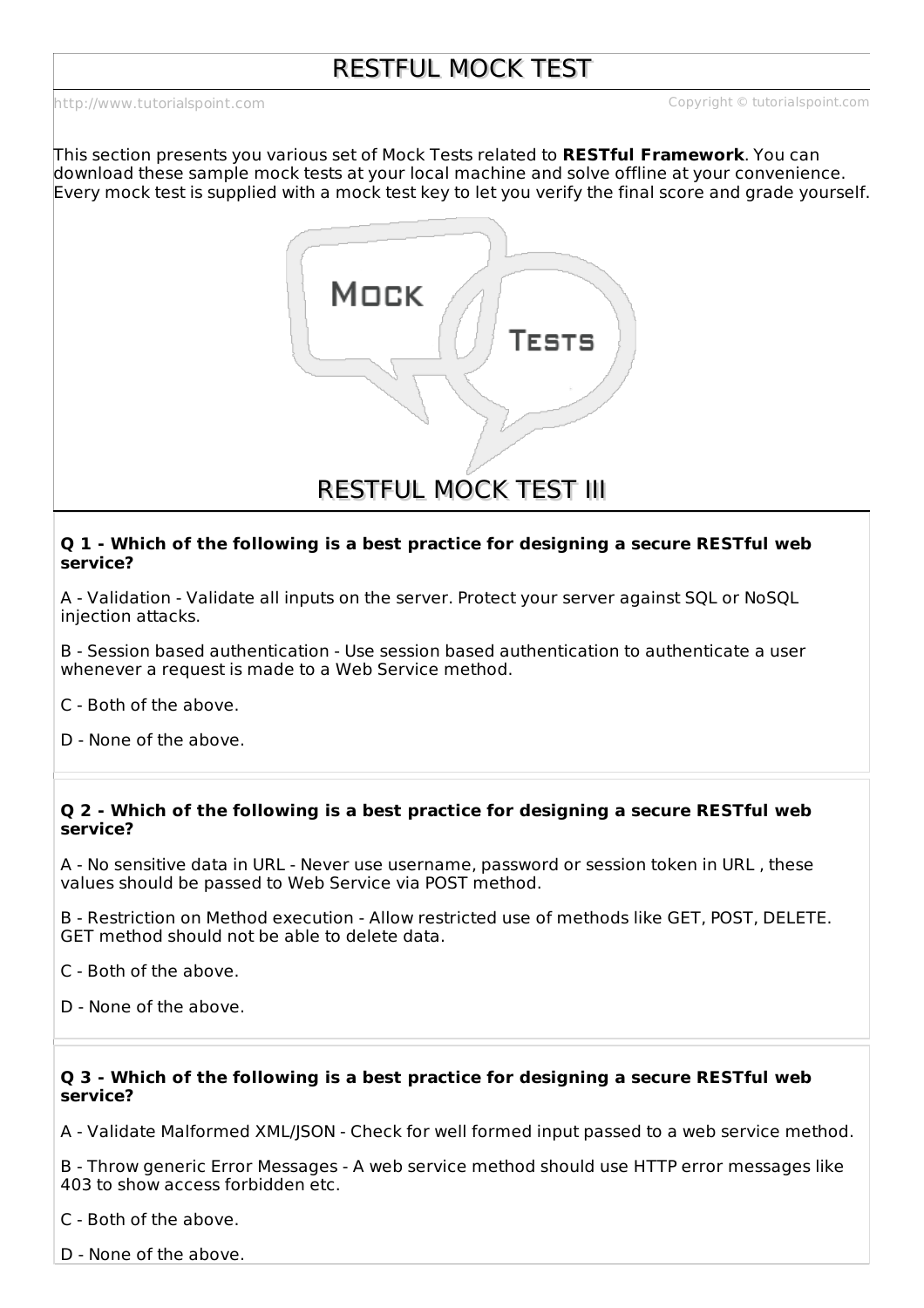| Q 4 - Which of the following HTTP Status code means OK, shows success?                                                                           |
|--------------------------------------------------------------------------------------------------------------------------------------------------|
| $A - 200$                                                                                                                                        |
| $B - 201$                                                                                                                                        |
| $C - 204$                                                                                                                                        |
| $D - 304$                                                                                                                                        |
|                                                                                                                                                  |
| Q 5 - Which of the following HTTP Status code means CREATED, when a resource is<br>successful created using POST or PUT request?                 |
| $A - 200$                                                                                                                                        |
| $B - 201$                                                                                                                                        |
| $C - 204$                                                                                                                                        |
| $D - 304$                                                                                                                                        |
|                                                                                                                                                  |
| Q 6 - Which of the following HTTP Status code means NO CONTENT, when response<br>body is empty for example, a DELETE request?                    |
| $A - 200$                                                                                                                                        |
| $B - 201$                                                                                                                                        |
| $C - 204$                                                                                                                                        |
| $D - 304$                                                                                                                                        |
|                                                                                                                                                  |
| Q 7 - Which of the following HTTP Status code means NOT MODIFIED, used to reduce<br>network bandwidth usage in case of conditional GET requests? |
| $A - 200$                                                                                                                                        |
| $B - 201$                                                                                                                                        |
| $C - 204$                                                                                                                                        |
| $D - 304$                                                                                                                                        |
|                                                                                                                                                  |
| Q 8 - Which of the following HTTP Status code means BAD REQUEST, states that<br>invalid input is provided e.g. validation error, missing data?   |
| $A - 400$                                                                                                                                        |
| $B - 401$                                                                                                                                        |
| $C - 404$                                                                                                                                        |
| $D - 409$                                                                                                                                        |
|                                                                                                                                                  |
| Which of the following UTTD Ctatus sode moons EODDINNEN states that user is                                                                      |

**Q 9 - Which of the following HTTP Status code means FORBIDDEN, states that user is not having access to method being used for example, delete access without admin**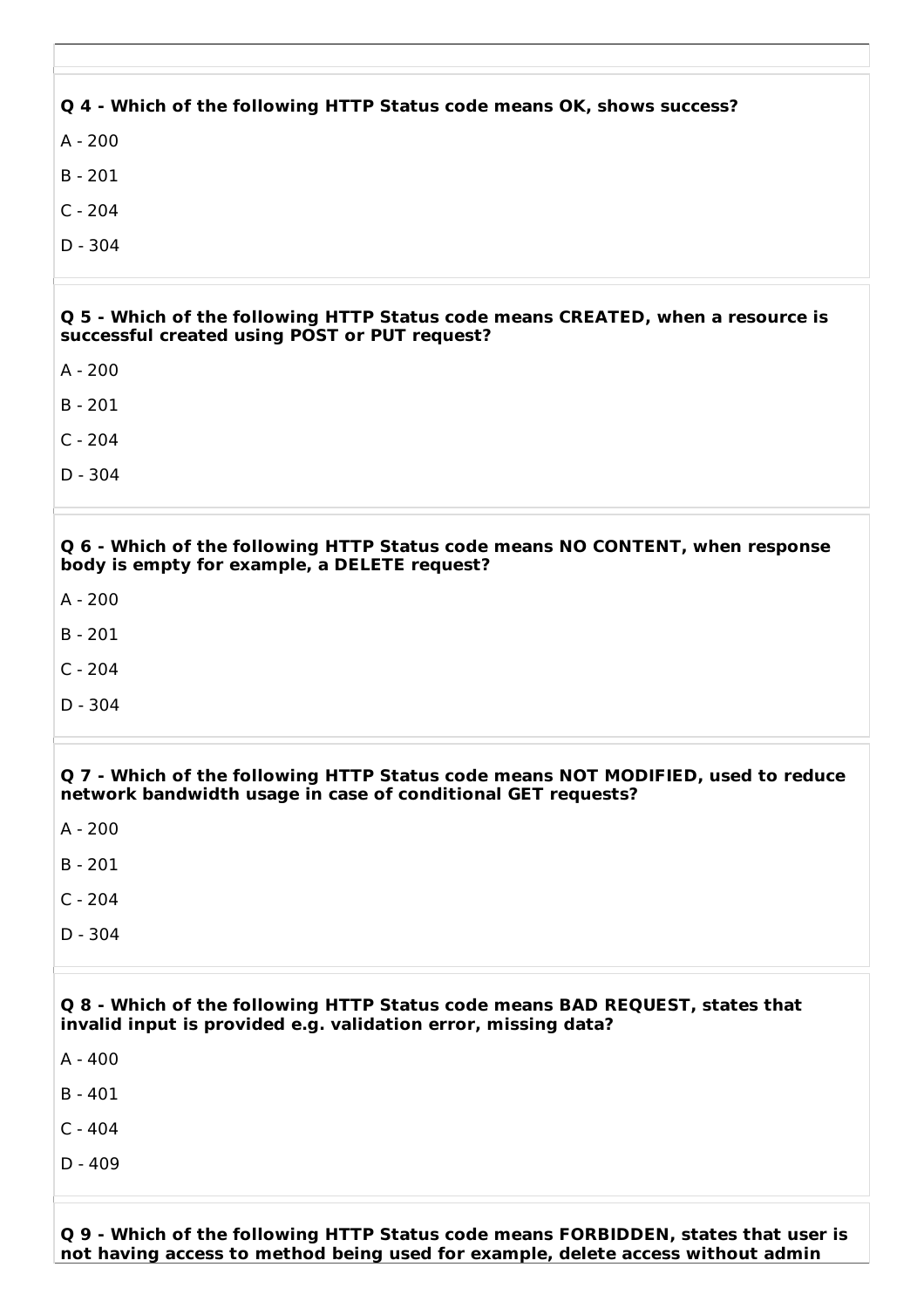# **rights?** A - 400 B - 401 C - 404 D - 409

#### **Q 10 - Which of the following HTTP Status code means NOT FOUND, states that method is not available?**

A - 400

B - 401

- C 404
- D 409

# **Q 11 - Which of the following HTTP Status code means CONFLICT, states conflict situation while executing the method for example, adding duplicate entry?**

- A 400
- B 401
- C 404
- D 409

# **Q 12 - Which of the following HTTP Status code means INTERNAL SERVER ERROR, states that server has thrown some exception while executing the method?**

B - 401

- $C 404$
- $D 409$

# **Q 13 - What JAX-RS stands for?**

- A Just API for RESTful Web Services.
- B Joint API for RESTful Web Services.
- C JAVA API for RESTful Web Services.
- D None of the above.

# **Q 14 - Which of the following is correct about JAX-RS?**

A - JAX-RS is a JAVA based programming language API and specification to provide support for created RESTful Webservices.

B - Its 2.0 version was released in 24 May 2013.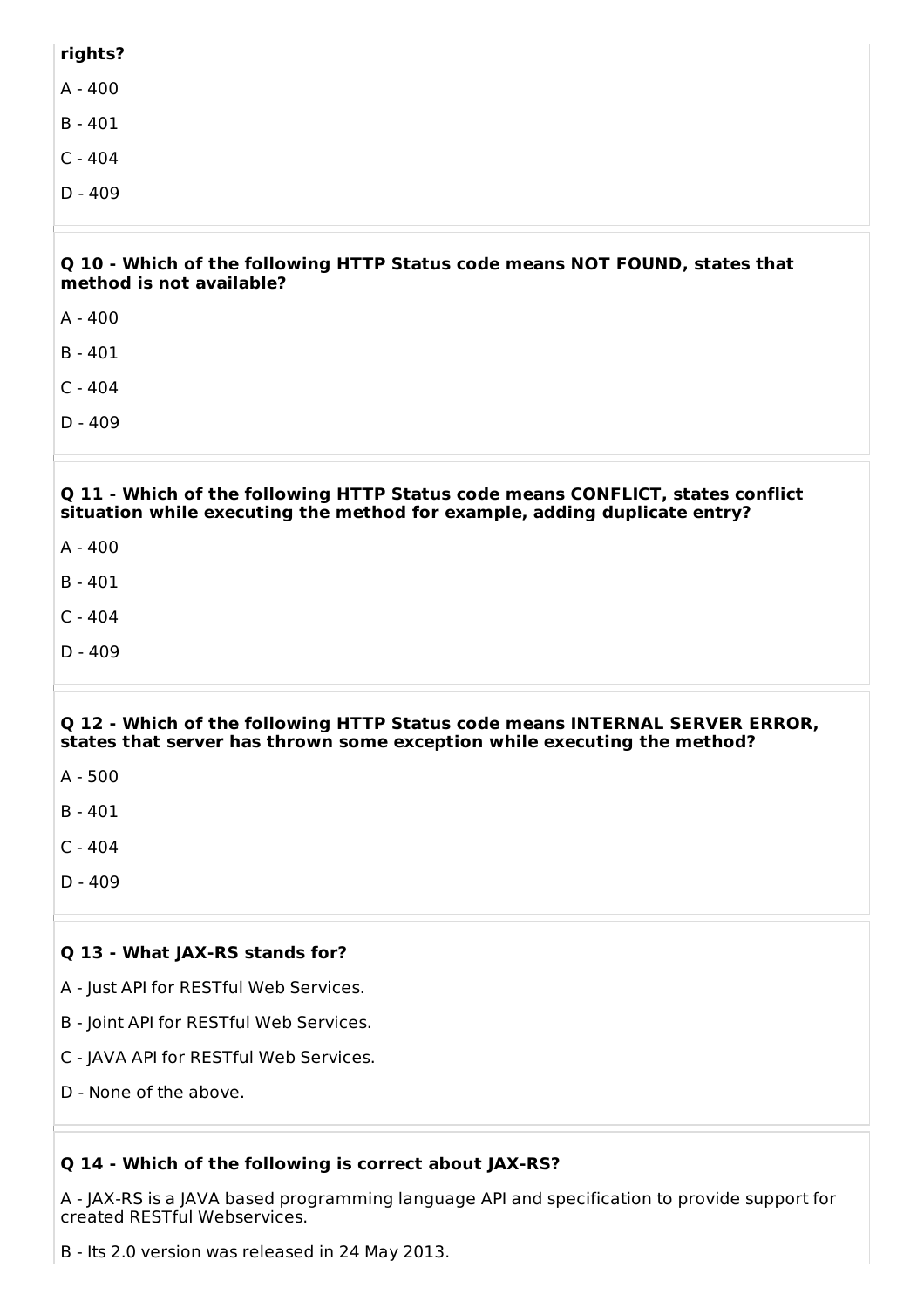C - Both of the above.

D - None of the above.

# **Q 15 - Which of the following is correct about JAX-RS?**

A - JAX-RS makes heavy use of annotations available from Java SE 5 to simplify development of JAVA based web services creation and deployment.

B - It also provides supports for creating clients for RESTful web services.

C - Both of the above.

D - None of the above.

#### **Q 16 - Which of the following annotation of JAX RS API is used to annotate a method to get the relative path of the resource class/method?**

A - @Path

B - @GET

C - @PUT

D - @POST

# **Q 17 - Which of the following annotation of JAX RS API is used to annotate a method used to fetch resource?**

- A @Path
- B @GET
- C @PUT
- D @POST

#### **Q 18 - Which of the following annotation of JAX RS API is used to annotate a method used to create resource?**

- A @Path
- B @GET
- C @PUT
- D @POST

#### **Q 19 - Which of the following annotation of JAX RS API is used to annotate a method used to create/update resource?**

- A @Path
- B @GET
- C @PUT
- D @POST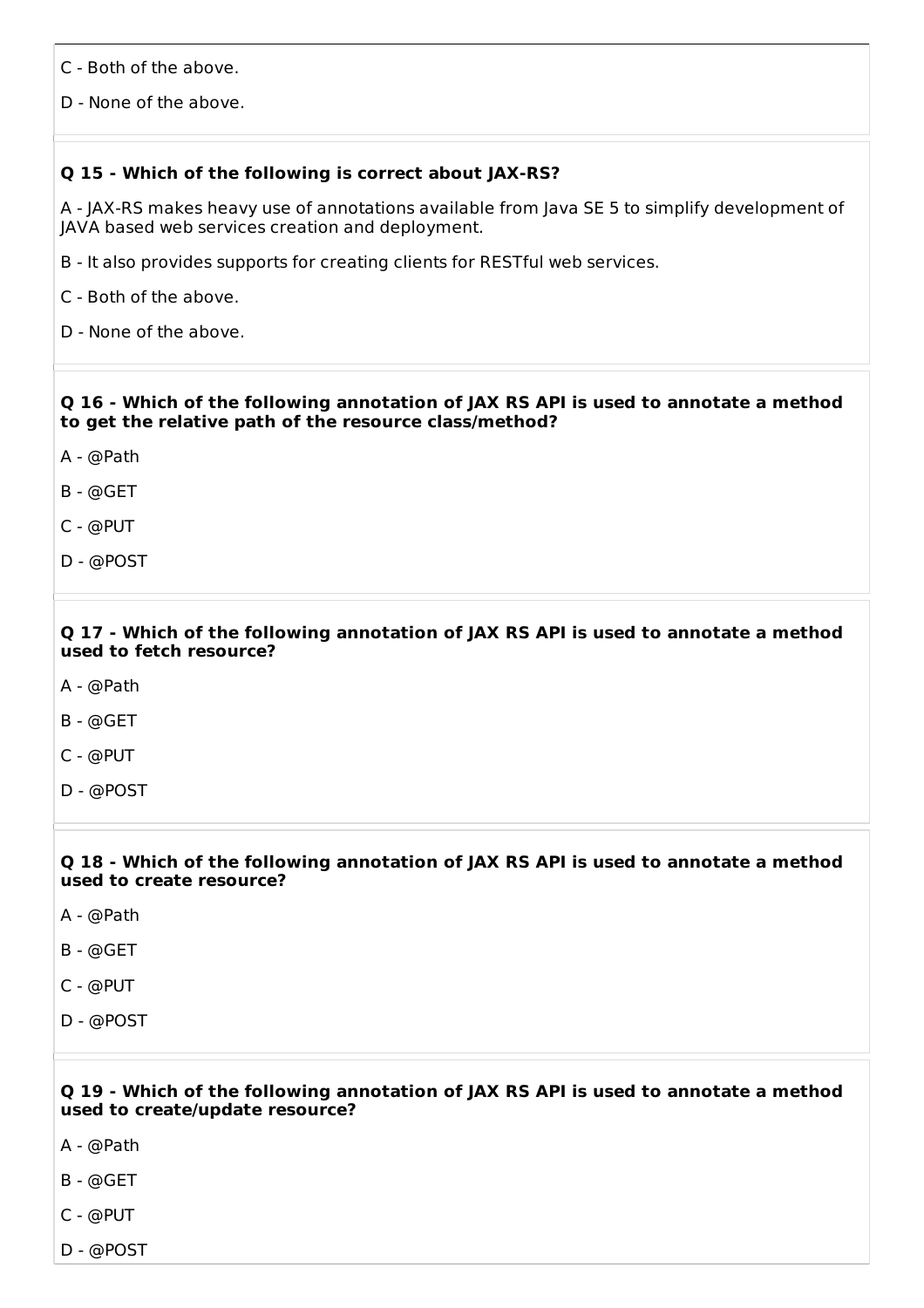#### **Q 20 - Which of the following annotation of JAX RS API is used to annotate a method used to delete resource?**

- A @DELETE
- B @HEAD
- C @Produces
- D @Consumes

#### **Q 21 - Which of the following annotation of JAX RS API is used to get status of method availability?**

- A @DELETE
- B @HEAD
- C @Produces
- D @Consumes

#### **Q 22 - Which of the following annotation of JAX RS API states the HTTP Response generated by web service?**

- A @DELETE
- B @HEAD
- C @Produces
- D @Consumes

# **Q 23 - Which of the following annotation of JAX RS API states the HTTP Request type?**

- A @DELETE
- B @HEAD
- C @Produces
- D @Consumes

#### **Q 24 - Which of the following annotation of JAX RS API binds the parameter passed to method to a value in path?**

- A @PathParam
- B @QueryParam
- C @MatrixParam
- D @HeaderParam

**Q 25 - Which of the following annotation of JAX RS API binds the parameter passed to method to a query parameter in path?**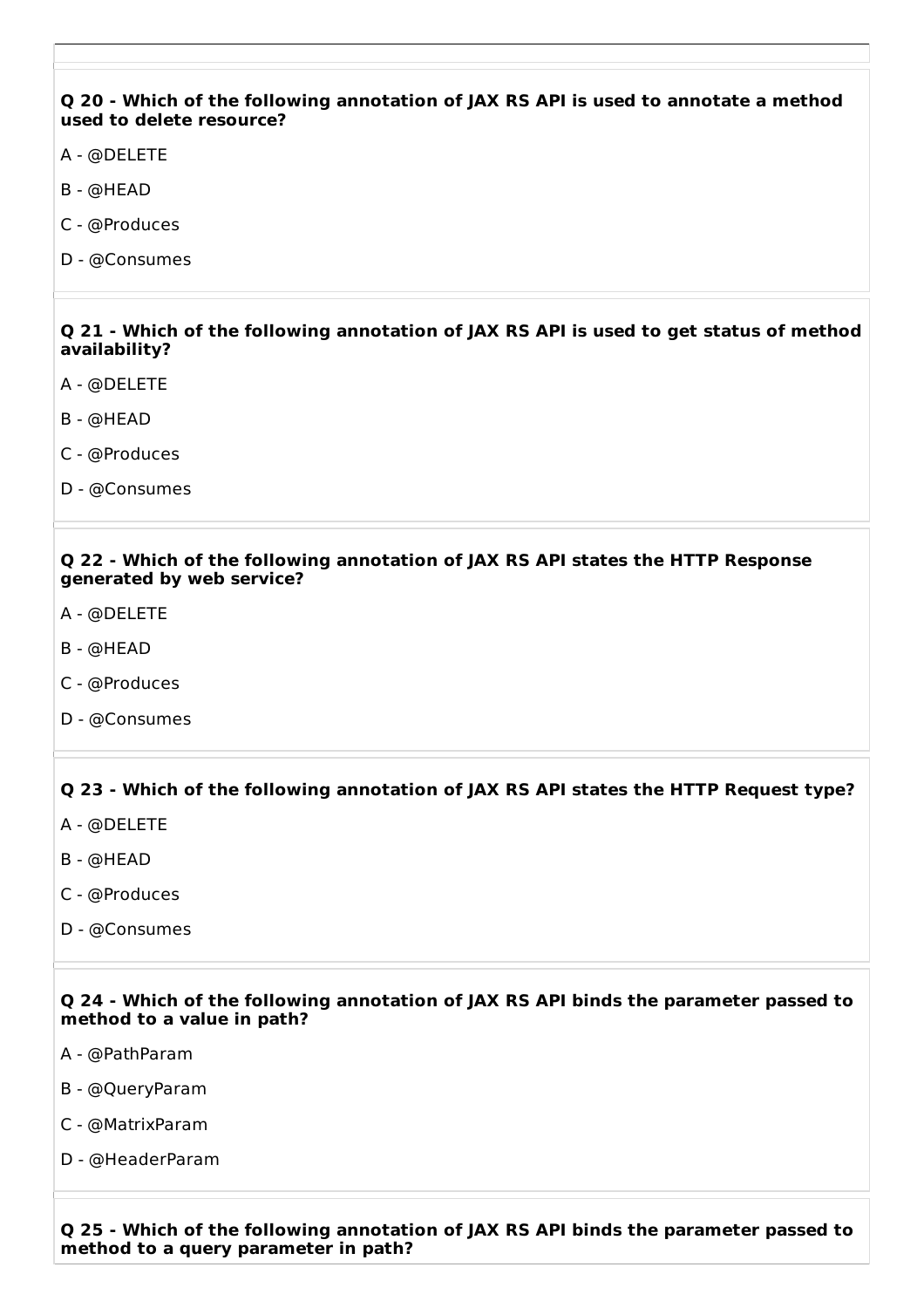- A @PathParam
- B @QueryParam
- C @MatrixParam
- D @HeaderParam

#### **Q 26 - Which of the following annotation of JAX RS API binds the parameter passed to method to a HTTP matrix parameter in path?**

- A @PathParam
- B @QueryParam
- C @MatrixParam
- D @HeaderParam

#### **Q 27 - Which of the following annotation of JAX RS API binds the parameter passed to method to a HTTP header?**

- A @PathParam
- B @QueryParam
- C @MatrixParam
- D @HeaderParam

#### **Q 28 - Which of the following annotation of JAX RS API binds the parameter passed to method to a Cookie?**

- A @CookieParam
- B @FormParam
- C @DefaultValue
- D @Context

#### **Q 29 - Which of the following annotation of JAX RS API binds the parameter passed to method to a form value?**

- A @CookieParam
- B @FormParam
- C @DefaultValue
- D @Context

#### **Q 30 - Which of the following annotation of JAX RS API assigns a default value to a parameter passed to method?**

- A @CookieParam
- B @FormParam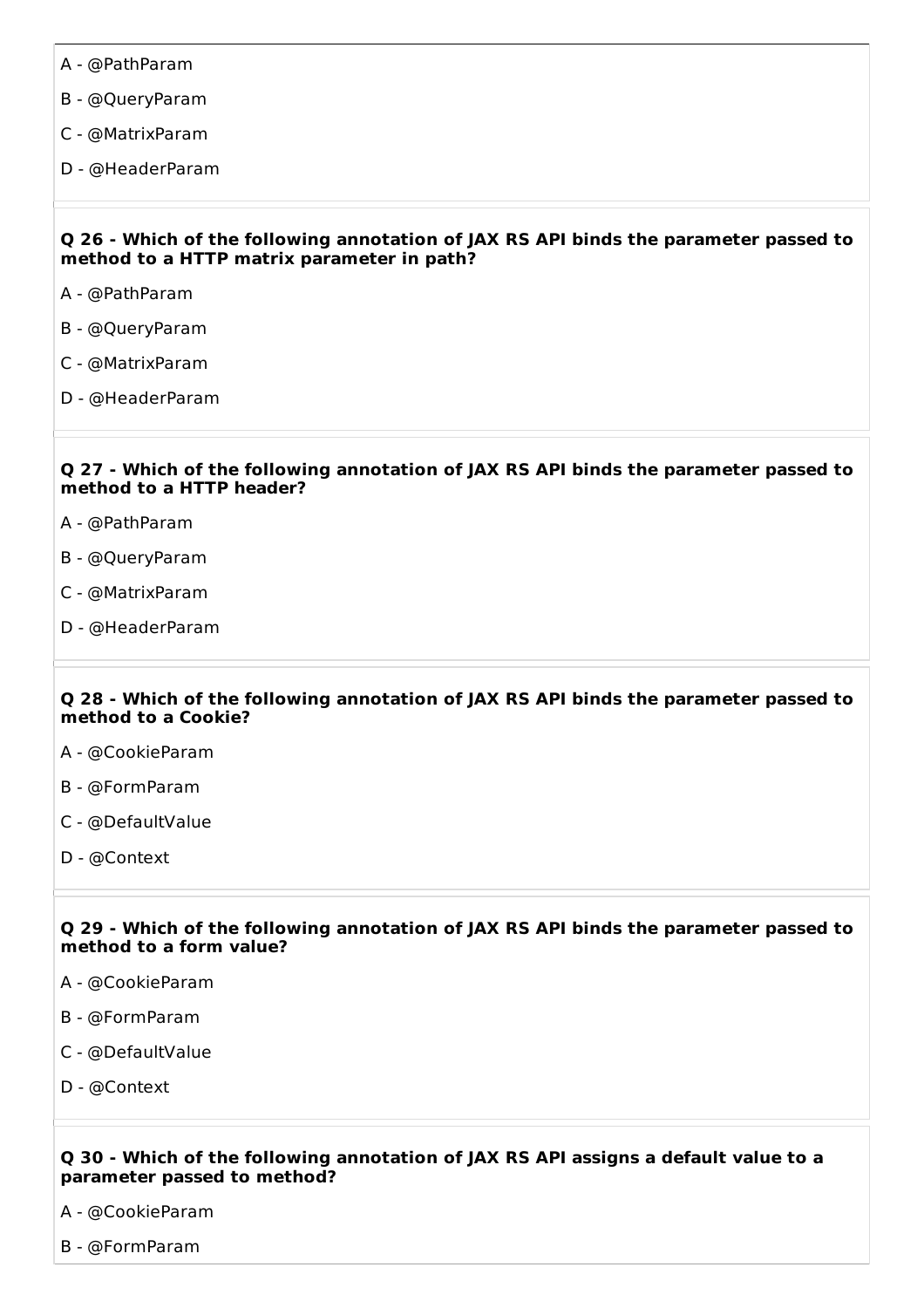- C @DefaultValue
- D @Context

#### **Q 31 - Which of the following annotation of JAX RS API is used to inject a context of the resource for example HTTPRequest as a context**

- A @CookieParam
- B @FormParam
- C @DefaultValue
- D @Context

#### **Q 32 - REST is web standards based architecture and uses HTTP Protocol for data communication.**

A - false

B - true

**Q 33 - In REST architecture, a REST Server simply provides access to resources and REST client accesses and presents the resources.**

A - false

B - true

#### **Q 34 - A web service is a collection of open protocols and standards used for exchanging data between applications or systems.**

A - true

B - false

#### **Q 35 - RESTful web services use HTTP methods to implement the concept of REST architecture.**

A - true

B - false

#### **Q 36 - A RESTful web service usually defines a URI, Uniform Resource Identifier a service, provides resource representation such as JSON and set of HTTP Methods.**

A - false

B - true

#### **Q 37 - RESTful web services make use of FTP protocol as a medium of communication between client and server.**

A - true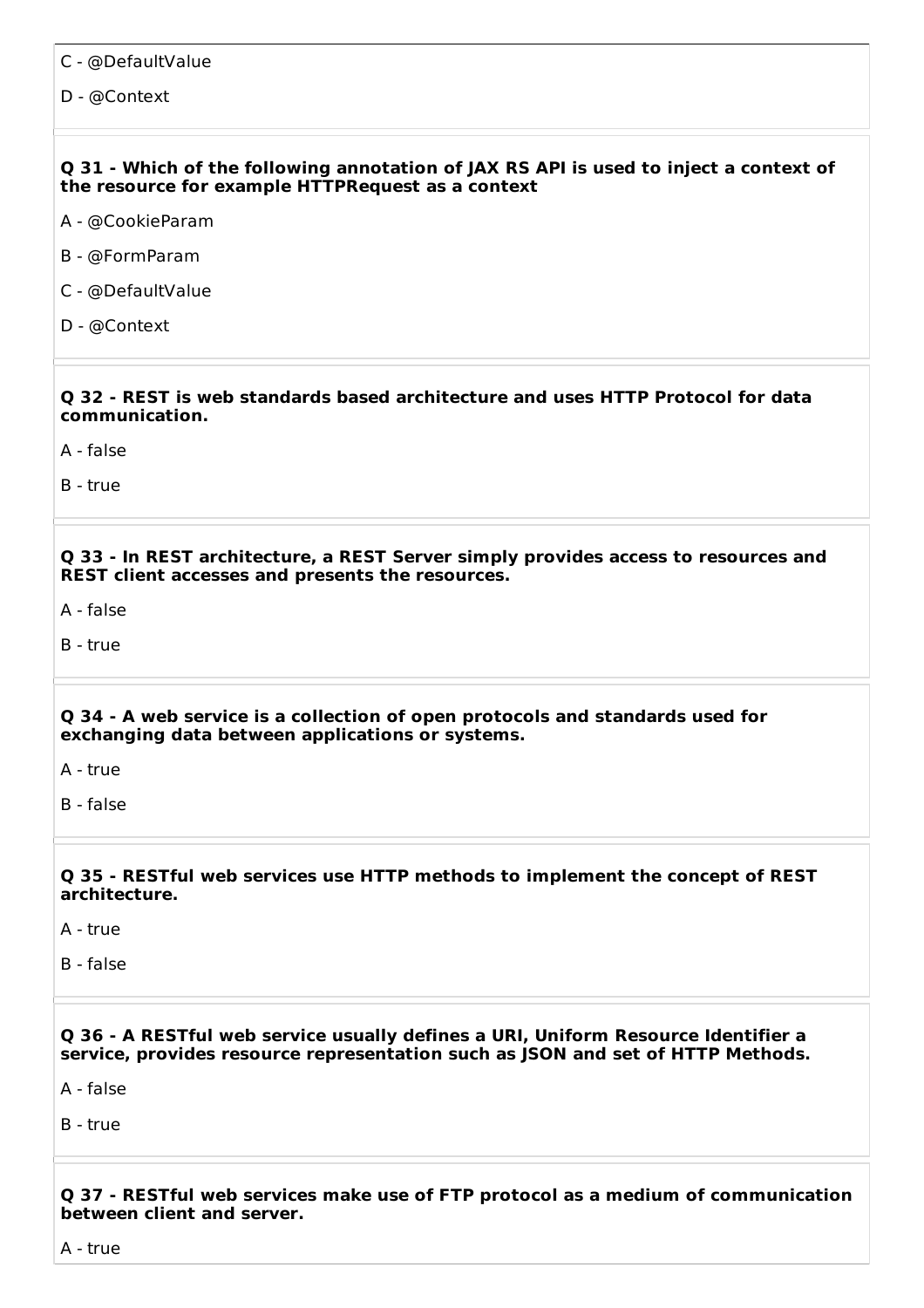**Q 38 - A RESTful web service client sends a message in form of a Gopher Request and server responds in form of a HTTP Response.**

A - true

B - false

**Q 39 - URI of HTTP request indicates HTTP methods to be executed by RESTful Web services.**

A - false

B - true

**Q 40 - Request Header - Contains metadata for the HTTP Request message as keyvalue pairs.**

A - false

B - true

**Q 41 - Status/Response Code - Indicate Server status for the requested resource.**

A - false

B - true

**Q 42 - Response Header - Contains metadata for the HTTP Response message as keyvalue pairs.**

A - true

B - false

**Q 43 - Request Body - Contains Message content or Resource representation.**

- A true
- B false

**Q 44 - Each resource in REST architecture is identified by its URI.**

A - true

B - false

**Q 45 - Purpose of an URI is to do the DNS lookup.**

A - true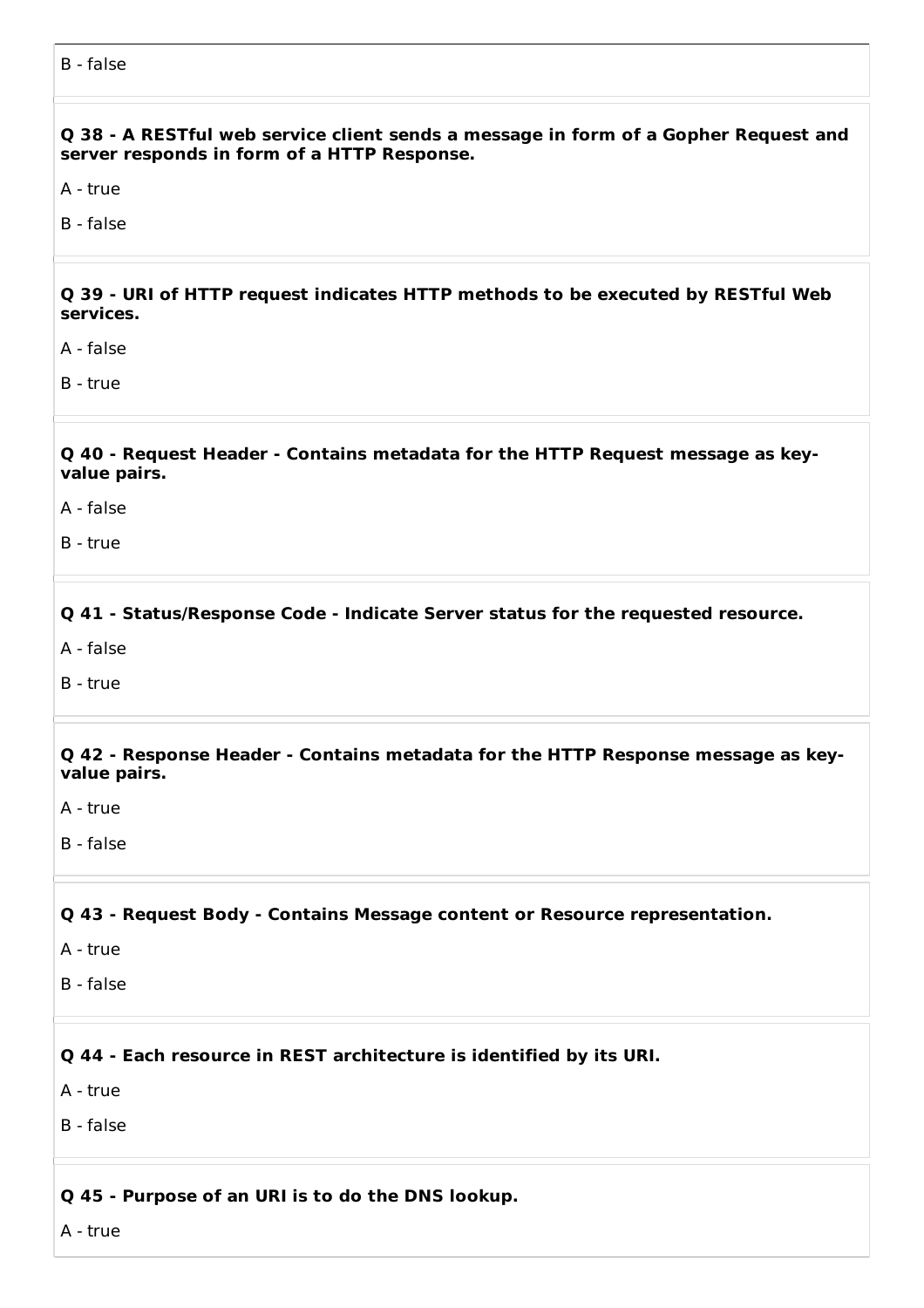B - false

# **Q 46 - Web services can treat each method request independently.**

A - true

B - false

#### **Q 47 - As HTTP is itself a statelessness protocol, RESTful Web services work seamlessly with HTTP protocol.**

A - true

B - false

# **Q 48 - PUT opearations should be readonly.**

A - true

B - false

# **Q 49 - POST opearations should be idempotent.**

A - true

B - false

# **Q 50 - GET opearations should be readonly.**

A - true

B - false

# ANSWER SHEET

| <b>Question Number Answer Key</b> |   |
|-----------------------------------|---|
| 1                                 | C |
| $\overline{2}$                    | C |
| 3                                 | C |
| 4                                 | A |
| 5                                 | B |
| 6                                 | C |
| $\overline{7}$                    | D |
| 8                                 | A |
| 9                                 | B |
| 10                                | C |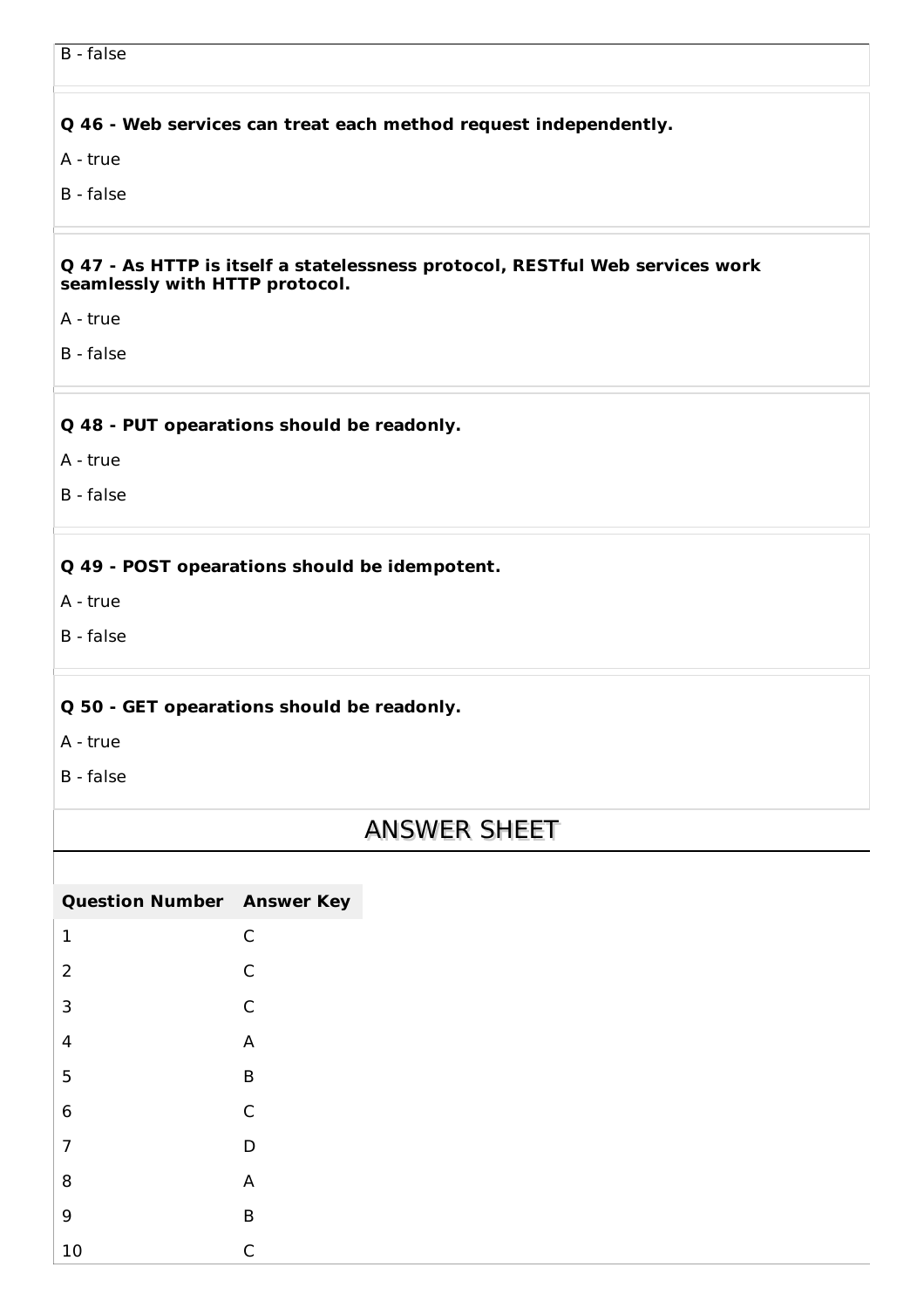| $11\,$               | $\mathsf D$                                                           |
|----------------------|-----------------------------------------------------------------------|
| $12\,$               | $\mathsf A$                                                           |
| 13                   | $\mathsf C$                                                           |
| $\ensuremath{^{14}}$ | $\mathsf C$                                                           |
| 15                   | $\mathsf C$                                                           |
| $16\,$               | $\mathsf A$                                                           |
| $17\,$               | $\sf B$                                                               |
| $18\,$               | $\mathsf C$                                                           |
| $19\,$               | $\mathsf D$                                                           |
| $20\,$               | $\mathsf A$                                                           |
| 21                   | $\sf B$                                                               |
| $22\,$               | ${\mathsf C}$                                                         |
| 23                   | $\mathsf D$                                                           |
| $24\,$               | $\mathsf{A}% _{\mathsf{A}}^{\prime}=\mathsf{A}_{\mathsf{A}}^{\prime}$ |
| 25                   | $\sf B$                                                               |
| 26                   | $\mathsf C$                                                           |
| 27                   | $\mathsf D$                                                           |
| ${\bf 28}$           | $\mathsf A$                                                           |
| 29                   | $\sf{B}$                                                              |
| 30                   | $\mathsf{C}$                                                          |
| $31\,$               | $\mathsf D$                                                           |
| 32                   | $\sf B$                                                               |
| 33                   | $\sf B$                                                               |
| 34                   | $\mathsf{A}% _{\mathcal{A}}^{\ast}=\mathsf{A}_{\mathcal{A}}^{\ast}$   |
| 35                   | $\mathsf{A}% _{\mathcal{A}}^{\ast }=\mathsf{A}_{\mathcal{A}}^{\ast }$ |
| 36                   | $\sf B$                                                               |
| 37                   | $\sf B$                                                               |
| 38                   | $\sf B$                                                               |
| 39                   | $\mathsf A$                                                           |
| $40\,$               | $\sf B$                                                               |
| $41\,$               | $\sf B$                                                               |
| 42                   | $\mathsf A$                                                           |
| 43                   | $\mathsf A$                                                           |
| $44\,$               | $\mathsf{A}% _{\mathsf{A}}^{\prime}=\mathsf{A}_{\mathsf{A}}^{\prime}$ |
| 45                   | $\sf B$                                                               |